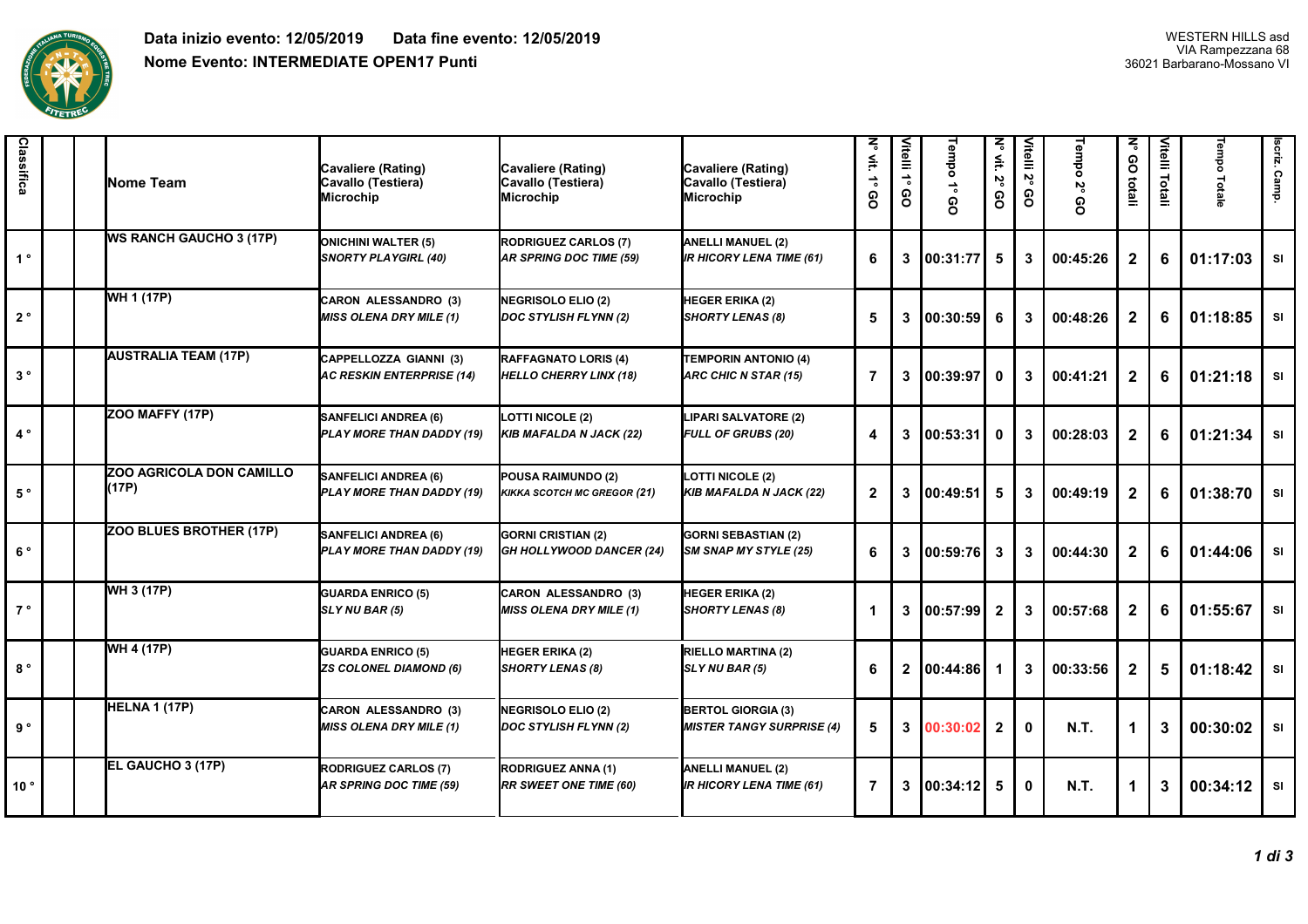

| 11° |  | ZOO SC RANCH (17P)                               | <b>SANFELICI ANDREA (6)</b><br>PLAY MORE THAN DADDY (19)      | LIPARI SALVATORE (2)<br>FULL OF GRUBS (20)                    | <b>CARDELLINI SIMONE (2)</b><br>HAIDY PEPONITA BOOP (23)      | 3              | 3            | 100:36:38   | 6            | $\mathbf{0}$ | <b>N.T.</b> |              | 3 | 00:36:38 | <b>SI</b> |
|-----|--|--------------------------------------------------|---------------------------------------------------------------|---------------------------------------------------------------|---------------------------------------------------------------|----------------|--------------|-------------|--------------|--------------|-------------|--------------|---|----------|-----------|
| 12° |  | <b>WS RANCH HELNA (17P)</b>                      | <b>CARON ALESSANDRO (3)</b><br><b>MISS OLENA DRY MILE (1)</b> | NEGRISOLO ELIO (2)<br>DOC STYLISH FLYNN (2)                   | <b>ONICHINI WALTER (5)</b><br>AC LEDY SLIDEBAR (7)            | $\mathbf{0}$   | 3            | 00:40:97    | 4            | $\mathbf{0}$ | <b>N.T.</b> | 1            | 3 | 00:40:97 | <b>SI</b> |
| 13° |  | <b>DUSTY TEAM TERMOIDRAULICA</b><br>FABIAN (17P) | <b>PRENDIN ANDREA (4)</b><br><b>MISS CONGENIALI T (43)</b>    | <b>MESSINA MARIO (4)</b><br><b>MF MISS SWEETSNAPPER (53)</b>  | <b>MOLON MICHELE (3)</b><br>HANKA STARLET (49)                | $\overline{2}$ | $\mathbf{3}$ | 00:47:73    |              | $\mathbf{0}$ | <b>N.T.</b> | 1            | 3 | 00:47:73 | SI        |
| 14° |  | <b>LAST MINUTE (17P)</b>                         | <b>GUARDA ENRICO (5)</b><br>SLY NU BAR (5)                    | <b>BETTINI THOMAS (3)</b><br><b>SMART SHOW TIME (17)</b>      | <b>QUINZI GIULIA (2)</b><br><b>BONITA ME OUT (54)</b>         | 3              | $\mathbf{3}$ | 00:51:32    | 4            | $\mathbf{0}$ | <b>N.T.</b> | 1            | 3 | 00:51:32 | <b>SI</b> |
| 15° |  | <b>DUSTY TEAM IMPRESA FACCHIN</b><br>(17P)       | <b>PRENDIN ANDREA (4)</b><br><b>MISS CONGENIALI T (43)</b>    | <b>MESSINA MARIO (4)</b><br><b>MF MISS SWEETSNAPPER (53)</b>  | <b>QUINZI GIULIA (2)</b><br><b>BONITA ME OUT (54)</b>         | $\overline{7}$ | $\mathbf{3}$ | 00:52:00    | 6            | $\mathbf{0}$ | <b>N.T.</b> | 1            | 3 | 00:52:00 | SI        |
| 16° |  | <b>KENTUCKY TEAM (17P)</b>                       | <b>BETTINI THOMAS (3)</b><br><b>SMART SHOW TIME (17)</b>      | CAPPELLOZZA GIANNI (3)<br><b>AC RESKIN ENTERPRISE (14)</b>    | <b>TEMPORIN ANTONIO (4)</b><br>DUAL JOY (13)                  | $\overline{7}$ | 3            | 00:52:76    | 3            | $\mathbf{0}$ | <b>N.T.</b> | 1            | 3 | 00:52:76 | <b>SI</b> |
| 17° |  | ZOO PEPSI (17P)                                  | SIGNORINI MANUEL (2)<br><b>MORE THAN PEPSI (42)</b>           | <b>LOTTI NICOLE (2)</b><br><b>KIB MAFALDA N JACK (22)</b>     | <b>CARDELLINI SIMONE (2)</b><br>HAIDY PEPONITA BOOP (23)      | 5              | $\mathbf{3}$ | 00:52:80    | $\mathbf{0}$ | $\mathbf{0}$ | <b>N.T.</b> | 1            | 3 | 00:52:80 | SI        |
| 18° |  | <b>WS RANCH GIORGI (17P)</b>                     | <b>CARON ALESSANDRO (3)</b><br><b>MISS OLENA DRY MILE (1)</b> | <b>ONICHINI WALTER (5)</b><br>AC LEDY SLIDEBAR (7)            | <b>BERTOL GIORGIA (3)</b><br><b>MISTER TANGY SURPRISE (4)</b> | -1             | 0            | <b>N.T.</b> | 4            | $\mathbf{0}$ | <b>N.T.</b> | $\mathbf 0$  | 0 | 00:00:00 | SI        |
| 19° |  | WH 2 (17P)                                       | <b>GUARDA ENRICO (5)</b><br><b>ZS COLONEL DIAMOND (6)</b>     | <b>NEGRISOLO ELIO (2)</b><br>PINA CHEX O LON (57)             | <b>HEGER ERIKA (2)</b><br><b>SHORTY LENAS (8)</b>             | 6              | $\mathbf{0}$ | <b>N.T.</b> | $\mathbf{2}$ | $\mathbf{0}$ | <b>N.T.</b> | $\mathbf{0}$ | 0 | 00:00:00 | SI        |
| 20° |  | <b>WS RANCH EL GAUCHO (17P)</b>                  | <b>ONICHINI WALTER (5)</b><br>TIME TO SPUR (38)               | <b>RODRIGUEZ CARLOS (7)</b><br><b>AR SPRING DOC TIME (59)</b> | <b>RODRIGUEZ ANNA (1)</b><br><b>RR SWEET ONE TIME (60)</b>    | 5              | $\mathbf 0$  | N.T.        | 0            | $\mathbf{0}$ | <b>N.T.</b> | 0            | 0 | 00:00:00 | <b>SI</b> |
| 21° |  | <b>WS RANCH EL GAUCHO 2 (17P)</b>                | <b>ONICHINI WALTER (5)</b><br>TIME TO SPUR (38)               | <b>BERTOL GIORGIA (3)</b><br><b>MISTER TANGY SURPRISE (4)</b> | <b>RODRIGUEZ CARLOS (7)</b><br>AR SPRING DOC TIME (59)        | 1              | $\mathbf 0$  | <b>N.T.</b> | 5            | 0            | <b>N.T.</b> | 0            | 0 | 00:00:00 | <b>SI</b> |
| 22° |  | HELNA 2 (17P)                                    | <b>GUARDA ENRICO (5)</b><br><b>ZS COLONEL DIAMOND (6)</b>     | CARON ALESSANDRO (3)<br>PINA CHEX O LON (57)                  | NEGRISOLO ELIO (2)<br>DOC STYLISH FLYNN (2)                   | $\mathbf 0$    | 0            | <b>N.T.</b> | $\mathbf{2}$ | 0            | <b>N.T.</b> | 0            | 0 | 00:00:00 | <b>SI</b> |